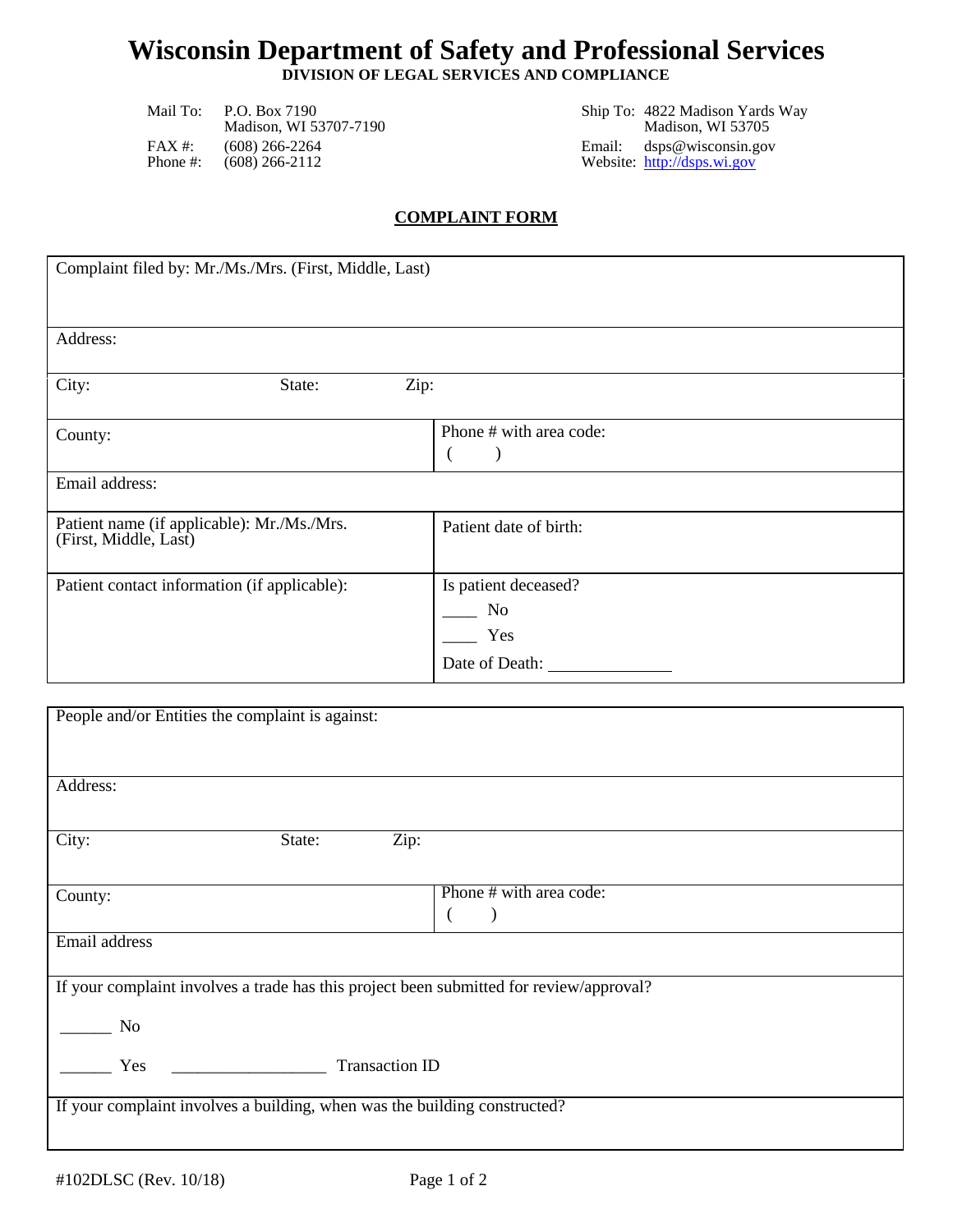|  | 1. When did the incident occur (If you do not know the exact date, make as close an estimate as possible)? |  |  |  |  |  |
|--|------------------------------------------------------------------------------------------------------------|--|--|--|--|--|
|--|------------------------------------------------------------------------------------------------------------|--|--|--|--|--|

2. Where did the incident occur (include town/city/village/county)?

3. Have you tried to resolve this matter? If so, please provide details.

4. If your complaint is, or has been, under consideration by another agency or court please provide that information.

5. Who else has information related to this incident? Provide names, addresses, email addresses and phone numbers for those persons.

6. Describe the incident. Include as much specific information as possible. Attach additional pages if needed. Attach copies of any relevant documents or evidence such as contracts, photographs, medical records, billing statements, personal notes, pill bottles, etc. It is very important that you do not dispose of any information or evidence even after you have filed a complaint.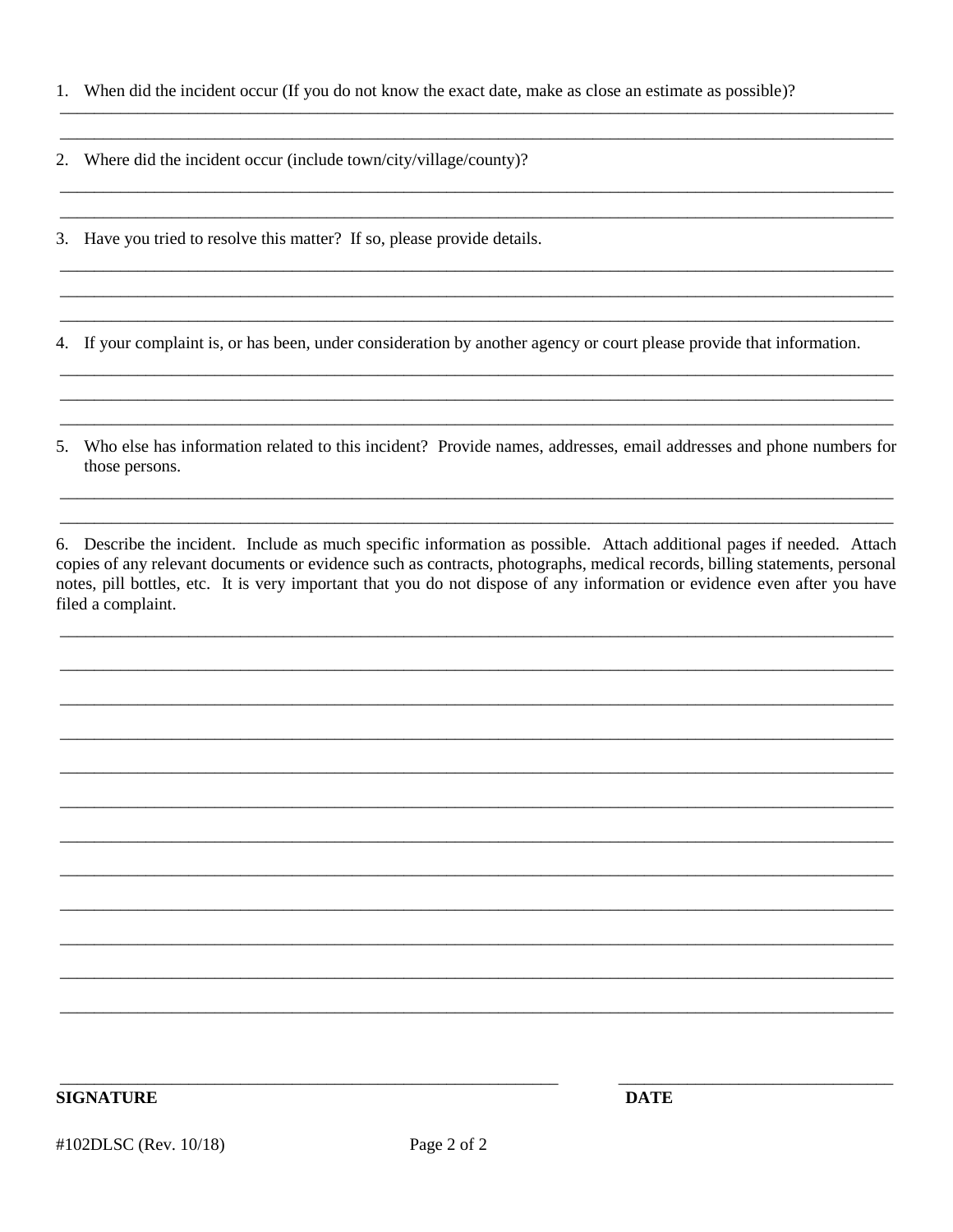# **Wisconsin Department of Safety and Professional Services**

**DIVISION OF LEGAL SERVICES AND COMPLIANCE**

#### **INSTRUCTIONS FOR COMPLETING AUTHORIZATION FORM(S) FOR HEALTH CARE COMPLAINTS**

Complete and return Authorization Form only if your complaint involves a health care professional.

Authorization Forms give your permission for our agency to obtain copies of treatment records, discuss that treatment with the persons who provided the treatment, and use the records as part of our inquiry and/or investigation of the complaint and, if necessary, during any hearing that may follow.

You may make additional copies of this blank form to cover additional facilities and/or offices where treatment was provided.

The patient, or other person, if this is legally allowed, will need to fill in the blanks on the form before signing the form and returning it to us.

- **Patient's Name:** Insert the name of the patient whose records we will be requesting.
- **Patient's Date of Birth:** This will be necessary to identify the patient.
- **I,** \_\_\_\_\_\_\_\_\_\_\_\_\_\_\_\_\_\_\_\_\_\_\_\_\_\_ **hereby authorize** \_\_\_\_\_\_\_\_\_\_\_\_\_\_\_\_\_\_\_\_\_\_\_\_\_\_\_\_\_\_\_\_\_\_\_\_\_

Insert the name of the individual authorizing the release of records after the word "I" and insert the name of the individual or facility which treated the patient after the words "hereby authorize".

Examples: "Metropolitan Hospital" " Dr. Jane Doe " " Southside Dental Clinic "

- **Signature:** Sign the form legibly.
- **Date:** Put the date the form is signed.
- **Authority for signing:** If the patient is a minor, is deceased, or is not competent to sign, the parent, legal guardian, next of kin, or estate representative should sign:

Examples: " James Smith, parent of Michael Smith, a minor child " " Mary Jones, surviving wife of Henry Jones, deceased " " Steve Green, personal representative for Sandy Blue "

#### MAIL TO:

Wisconsin Department of Safety and Professional Services Division of Legal Services and Compliance P.O. Box 7190 Madison, WI 53707-7190

If you do not include the completed Authorization Form(s), we may not be able to investigate your complaint.

If you have any questions about completing the Authorization Form(s), please contact Department staff at (608) 266-2112.

Thank you for taking the time to complete this document.